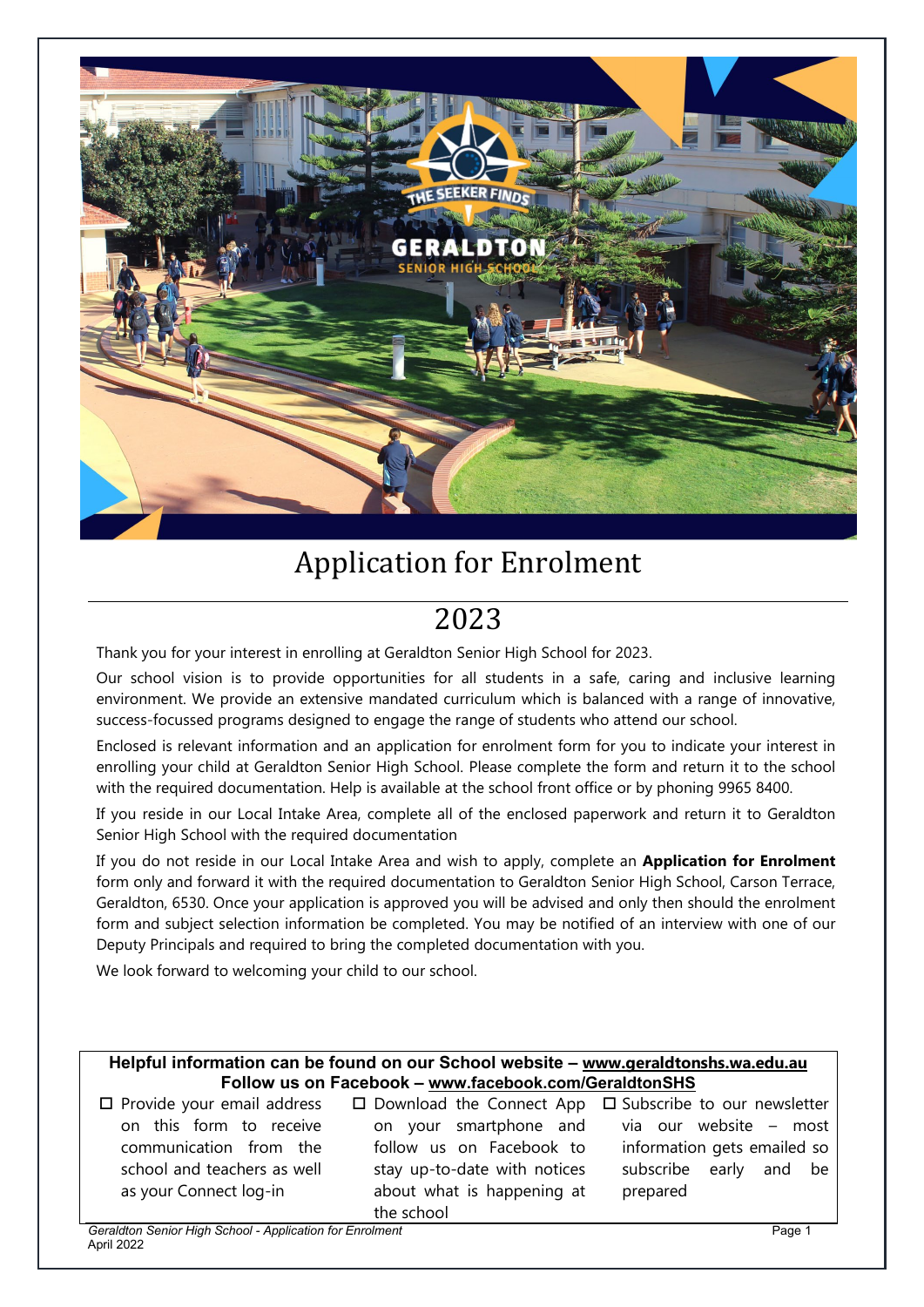# **APPLICATION FOR ENROLMENT**

# *(For enrolment in a Western Australian Public School)*

**The form is to be completed in English. If you need help including translation and interpreting services, please ask the school staff about assistance available through the Statewide Services Resource and Information Centre - English as an Additional Language or Dialect (EAL/D) Program. Website:<http://det.wa.edu.au/curriculumsupport/eald/detcms/portal/>**

Thank you for your interest in applying to enrol your child in a Western Australian public school.

Enrolment in a public school is a two step process.

# *Step 1***: Enrolment Pack Part A – Application for Enrolment**

Parents lodge an *Application for Enrolment Form* with the school (attached within this pack).

# *Step 2***: Enrolment Pack Part B – Enrolment (includes Parent information about enrolment in a Western Australian public school and the Enrolment Form)**

If your child is eligible for enrolment, you will be provided with *Parent information about enrolment* in a Western Australian public school and you will be required to complete an *Enrolment Form*.

The school will notify you of the results of your application as soon as possible. The information you have provided will be used by the school once eligibility is confirmed.

Documentary evidence, including court orders relating to your child, may be required to support information supplied. Principals may consult with the Education Regional Office where sufficient evidence has not been supplied. All official records must be in the child's **legal** name. The use of a preferred name may be possible for informal communications.

It is highly recommended not to purchase items such as uniforms until you receive confirmation of enrolment.

The Department's *Enrolment Policy* can be found at [http://www.det.wa.edu.au/policies.](http://www.det.wa.edu.au/policies)

# **Who can enrol a child?**

Enrolment applications can be lodged by:

- 1. Parents, defined in the *School Education Act 1999* as persons who at law have responsibility for the long term care, welfare and development of the child; or the day-to-day care, welfare and development of the child;
- 2. Independent minors; and
- 3. Persons aged 18 years or older who may apply on their own behalf.

The school may require documentary evidence in support of the application. A person with proper authority to make the application must provide the required information. The school is not required to determine whether another parent or person with authority concurs with the lodging of the application or the information included in it.

If there is a dispute between parents or authorised persons about the enrolment or one party requests or has enrolled the child at a different school, then the schools involved should endeavour to maintain the original enrolment and continuity of the child's schooling unless it is clearly not in the child's educational interests to do so, is not possible, or has been determined otherwise by a court. For further information see Frequently Asked Questions (FAQs) in the Enrolment Policy, under Related Information).

# **Who can be enrolled?**

Permanent Australian residents and those children holding an approved visa subclass are entitled to be enrolled, although not necessarily at a particular school unless the school has a 'local-intake area' (refer section **Applications to local-intake schools (compulsory years of schooling)** below). Those overseas students who do not have an entitlement to enrol in a public school may be enrolled on a full fee paying basis under conditions which the school will outline.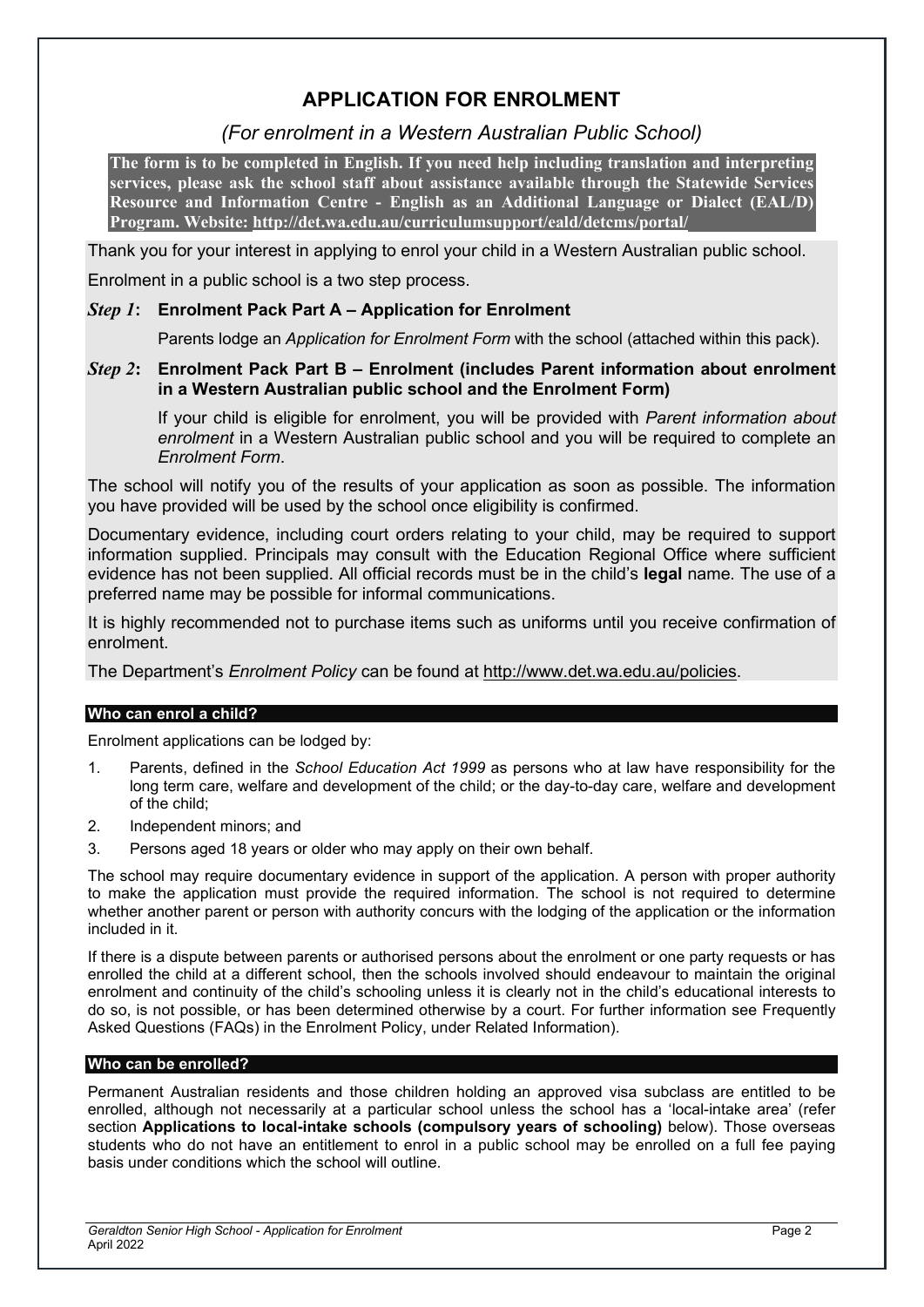In establishing a usual place of residence, the *Residential Parks (Long-stay Tenants) Act 2006* recognises any agreement conferring the right to occupy premises for a fixed term of three months or longer. Short term residential arrangements can be accepted in cases such as recent arrival in the State, residence in boarding houses and caravan parks, or homelessness.

Schools may not enrol children who are:

- 1. receiving home education; or
- 2. applying to enrol at another school.

The principal may consider whether a child may attend for a short period (s 75(2) *School Education Act 1999*) and may consult with the school in which the student is already enrolled before a decision about attending is made. Attendance for more than four weeks requires that the student relinquish enrolment at the school in which the student is already enrolled.

## **Where can students be enrolled?**

The enrolment requirements differ from school to school. Local-intake schools have a designated geographical area from which enrolments are taken. Local-intake schools must accept all applicants from within their defined area, subject to residential qualifications. Non local-intake schools may receive applications but not necessarily enrol all applicants (see below for further advice on applications to non local-intake schools).

If you are unsure whether the school you applied for has local-intake status, you may check the *Declaration of Local-Intake Areas for Schools* on the Department's policies website at [http://www.det.wa.edu.au/policies,](http://www.det.wa.edu.au/policies) (Browse via A-Z document list). Further information is available from the *Enrolment* **policy/Enrolment Procedures/Local-intake area schools**, or contact either the principal of the school or the Coordinator Regional Operations at the local Education Regional Office.

## **Applications to local-intake schools (compulsory years of schooling)**

Where the school has a local-intake area, an eligible child whose place of residence is within that area is guaranteed enrolment in the compulsory years of schooling (Pre-primary to Year 12).

Children whose usual place of residence is not in the local-intake area are accommodated where possible. If the school has further capacity to accommodate children from outside the local-intake area, after making provision for local-intake area needs, the following selection criteria are to be applied in considering applications for enrolment:

| <b>First Priority</b>                                                    | <b>Second Priority</b>                                                                                                                                                        | <b>Third Priority</b>                                                                                                                                                              |
|--------------------------------------------------------------------------|-------------------------------------------------------------------------------------------------------------------------------------------------------------------------------|------------------------------------------------------------------------------------------------------------------------------------------------------------------------------------|
| Child qualifying for an<br>approved specialist<br>program for that year. | Child who has a sibling also enrolled<br>at the school in the current year,<br>(other than siblings enrolled in<br>specialist programs), and who lives<br>nearest the school. | Child who does not have a sibling<br>enrolled at the school in the current<br>year, or who has a sibling enrolled in<br>a specialist program, and who lives<br>nearest the school. |

# **Applications to non-local-intake schools (pre-compulsory and compulsory)**

Where the school does not have a local-intake area and the number of applications exceeds the number of places available, the child living nearest to the school will be given priority. Parents applying to enrol their children in specialist programs and siblings of children already enrolled at the school do not have priority over those children living nearest the school. That is, proximity to the school is the only criterion to be used in non local-intake schools.

# **Applications for starting school and for the first year of secondary school**

Parents are encouraged to apply by the closing date in the year prior to attending, even if the child is of compulsory school age (Pre-primary to Year 12) and is guaranteed a place in the local school. This assists schools with planning.

For children of compulsory school age wishing to enrol at a school that is not the local school the closing date for applications for the first round of offers is the first Friday in Term 3 of the previous year.

Applications may still be made after this date and will be considered on a case by case basis, in accordance with the Department of Education's *Enrolment Policy* which can be found at [www.det.wa.edu.au/policies.](http://www.det.wa.edu.au/policies)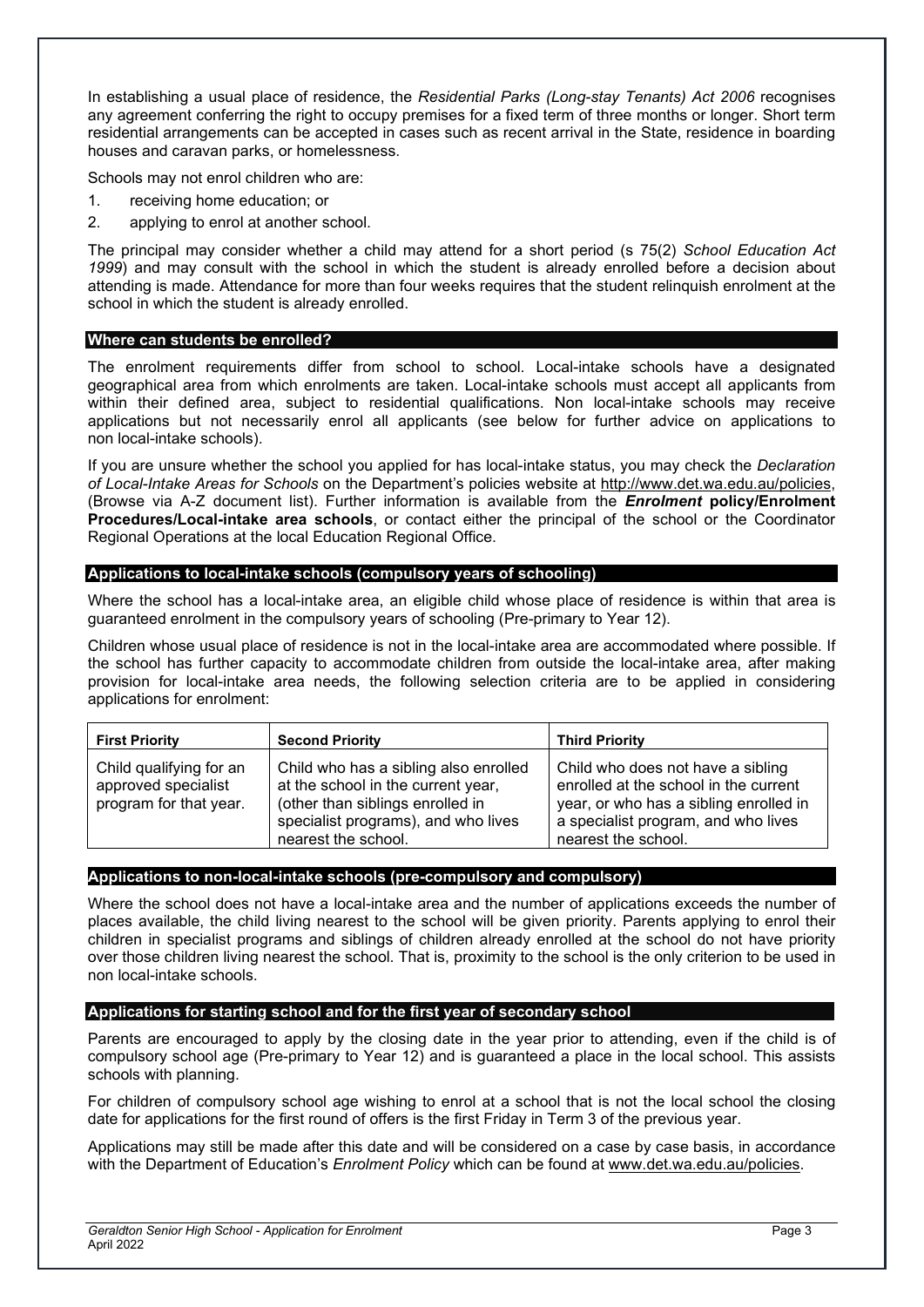## **Requested documentation**

You will be asked to show your child's Birth Certificate (original or certified copy) or birth extract or equivalent identity documents; your child's Australian Immunisation Register (AIR) Immunisation History Statement; usual place of residence: for example utilities account, lease agreement of at least three months, proof of ownership of property, statutory declaration, copies of any Family Court or other court orders, and visa details (if applicable) - Principals may accept a maximum of 3 documents as evidence of residential address.

Once the application has been accepted, you will be required to complete an Enrolment Form and submit it to the school (refer to the Enrolment Pack Part B – Enrolment). If your Application for Enrolment is not accepted, you will be advised in writing within three weeks of the advertised closing date for applications.

#### **Eligibility to enrol in a particular school**

The only guaranteed place in a public school is if you live in the local-intake area of that school. Enrolment in a particular primary school does not guarantee a place at a specific secondary school.

#### **Applications to transfer from another school**

Decisions about the enrolment of your child into a specific year of schooling and/or the educational program will be based on age eligibility, as well as the child's level of previous schooling, achievement levels and identified needs.

If you are applying for the following year, you will be advised in writing about your application within three weeks of the closing date for applications (that is after the end of the first week of Term 3). If you are applying for the current year, you will be advised in writing as soon as possible.

Once the application has been accepted, in addition to the Enrolment Form you will also need to supply evidence of your child's progress from the previous school. This can be in the form of reports, records or samples of work.

If your child has gained enrolment from outside the local-intake area into a specialist program, any siblings cannot be guaranteed enrolment to the same school.

#### **Disclosure of information**

#### *For parents of students with disability*

In order to provide an appropriate education program the school may require specific information relating to your child's disability and personal needs to enable the school to make any necessary teaching and learning adjustments. The school may also use the information you provide when applying for specialist resources or services and/or supplementary funding to support your child's education.

#### *Suspensions and exclusions*

Information on any suspensions and exclusions needs to be provided to the school at the time of applying to enrol. This information will help the school to provide your child with any support that may be required.

Children currently under suspension from a public school cannot be enrolled at another public school until the suspension period expires.

Children who have previously been suspended or excluded from a public school may be required to enter into a behaviour agreement with the school if enrolment is accepted.

#### **Confidentiality**

All information provided on this form will be treated confidentially. Section 242 of the *School Education Act 1999* precludes this information from being used for any purpose other than: to determine whether your application for enrolment can be accepted; to assist the school with addressing any needs for your child if enrolment is accepted; and to comply with legal requirements or ministerial directions.

#### **Disputes**

Should you disagree with a school's advice regarding your application for enrolment please contact the principal in the first instance. The Coordinator Regional Operations at your Education Regional Office can provide advice if a concern has not been resolved. Information about formal disputes can be obtained from the school, the Education Regional Office or the Department's *Enrolment Policy* which can be found at [http://www.det.wa.edu.au/policies.](http://www.det.wa.edu.au/policies)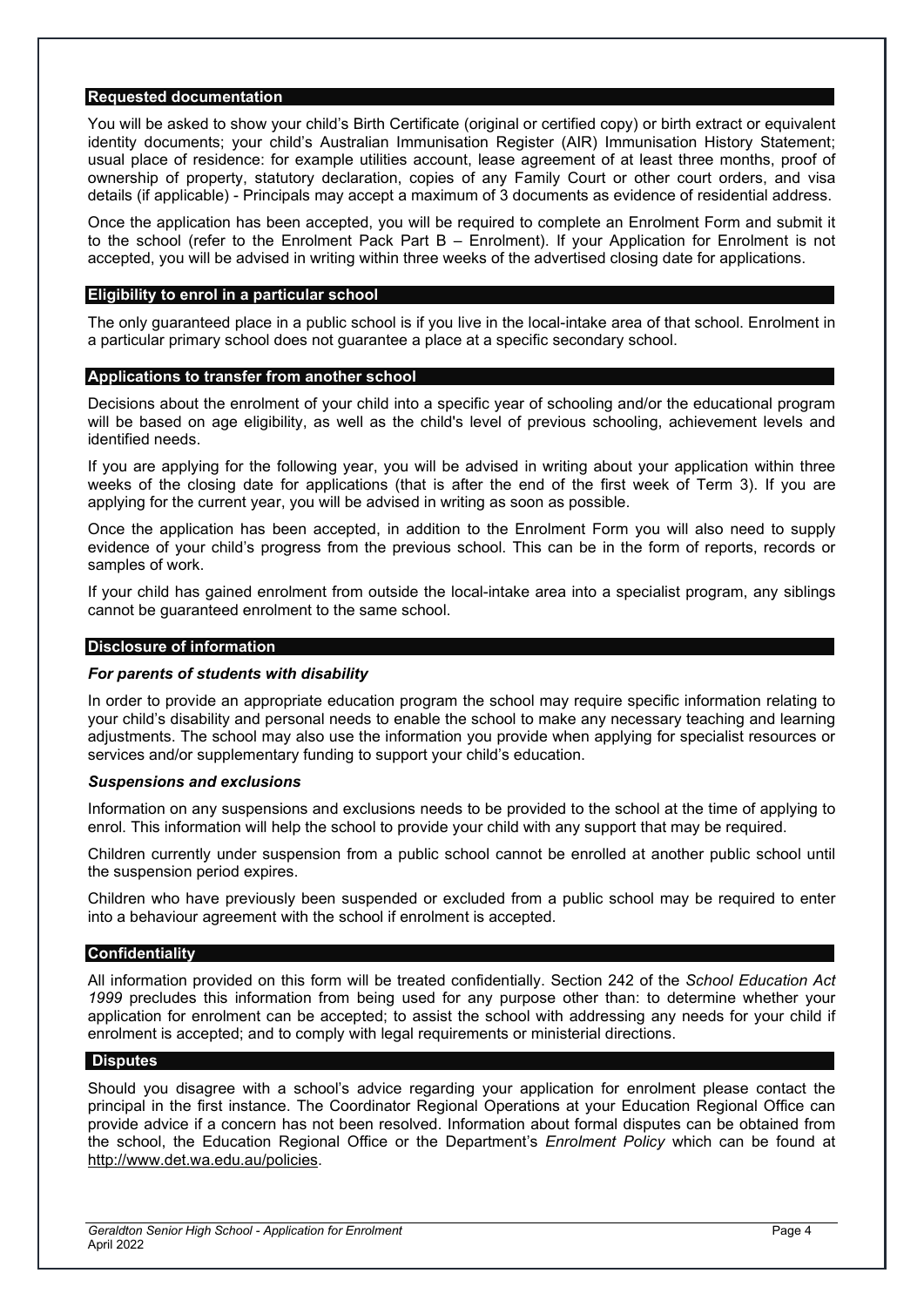

| <b>OFFICE USE ONLY</b>                                             |
|--------------------------------------------------------------------|
| Date received:                                                     |
| Yearlevel $\Box$ 7 $\Box$ 8 $\Box$ 9 $\Box$ 10 $\Box$ 11 $\Box$ 12 |
| Birth certificate/Passport/Travel document copied (Circle).        |
| $\Box$ YES $\Box$ NO<br>AIR immunisation history statement         |
| Student resides within local intake area $\Box$ YES $\Box$ NO      |
| $\Box$ YFS $\Box$ NO<br>Visa Grant Notice copied:                  |
| $\Box$ YES $\Box$ NO<br>Family Court Order/s:                      |

# **2023 APPLICATION FOR ENROLMENT FORM**

*(For enrolment in a Western Australian Public School)*

*Students in the compulsory years of schooling who are already enrolled at the school do not need to lodge a new application for that school each year.*

| <b>DECLARATION</b>                                                                                                                                                                                                                                                                                                                                                                                                                                                                                                                                                                                                                                                                                                                                                                            |  |  |  |  |  |  |  |
|-----------------------------------------------------------------------------------------------------------------------------------------------------------------------------------------------------------------------------------------------------------------------------------------------------------------------------------------------------------------------------------------------------------------------------------------------------------------------------------------------------------------------------------------------------------------------------------------------------------------------------------------------------------------------------------------------------------------------------------------------------------------------------------------------|--|--|--|--|--|--|--|
| The information and statements provided in this application for enrolment are true and accurate in relation to:<br>Name of child:                                                                                                                                                                                                                                                                                                                                                                                                                                                                                                                                                                                                                                                             |  |  |  |  |  |  |  |
| Name of person enrolling child:                                                                                                                                                                                                                                                                                                                                                                                                                                                                                                                                                                                                                                                                                                                                                               |  |  |  |  |  |  |  |
| Title: 1 <sup>st</sup> Name: 1000 name: 2 <sup>nd</sup> Name: 2000 Name: 2000 Name: 2000 Nurname: 2000 Nurname: 2000 Nurname: 2000 Nurname: 2000 Nurname: 2000 Nurname: 2000 Nurname: 2000 Nurname: 2000 Nurname: 2000 Nurname: 2000 Nurname: 2000                                                                                                                                                                                                                                                                                                                                                                                                                                                                                                                                            |  |  |  |  |  |  |  |
| Relationship to child:<br>(Independent Minors and those aged 18 years or older may apply on their own behalf)                                                                                                                                                                                                                                                                                                                                                                                                                                                                                                                                                                                                                                                                                 |  |  |  |  |  |  |  |
| Tel (H): ________________________  Tel (W): __________________  Mobile: __________                                                                                                                                                                                                                                                                                                                                                                                                                                                                                                                                                                                                                                                                                                            |  |  |  |  |  |  |  |
|                                                                                                                                                                                                                                                                                                                                                                                                                                                                                                                                                                                                                                                                                                                                                                                               |  |  |  |  |  |  |  |
| NOTE: In the event that statements made in this application later prove to be false or misleading, a decision on this<br>application may be reversed. Information supplied may need to be checked by the school.                                                                                                                                                                                                                                                                                                                                                                                                                                                                                                                                                                              |  |  |  |  |  |  |  |
| <b>DOCUMENTS TO BE PROVIDED</b>                                                                                                                                                                                                                                                                                                                                                                                                                                                                                                                                                                                                                                                                                                                                                               |  |  |  |  |  |  |  |
| <b>Checklist:</b>                                                                                                                                                                                                                                                                                                                                                                                                                                                                                                                                                                                                                                                                                                                                                                             |  |  |  |  |  |  |  |
| Please place an 'X' in the box $\boxtimes$ to indicate each document attached (or sighted) to this application form.<br>1.<br>Principals will refer to guidance 3.5.1 of the Enrolment Procedures where evidence is not provided.<br>Australian Immunisation Register (AIR) Immunisation History Statement; or<br>2.<br>AIR Immunisation History Form; or Immunisation Certificate issued by the Chief Health Officer<br>3.<br>Proof of address (see Requested documentation in the attached Parent information)<br>4.<br>5.<br>6.<br>7.<br>8.<br>If your child was not born in Australia, you must provide evidence of:<br>1.<br>2.<br>3.<br>** Your most recent 'Visa Grant Notice' from the Department of Immigration and Border Protection is the best way<br>to provide this information |  |  |  |  |  |  |  |
| If your child is a temporary visa holder, you must also provide:<br>provided by Education and Training International (ETI) email: study.eti@dtwd.wa.gov.au<br>(if holding an International full fee student visa, sub class 571);<br>or<br>Evidence of the visa for which the student has applied if the student holds a bridging visa                                                                                                                                                                                                                                                                                                                                                                                                                                                        |  |  |  |  |  |  |  |
| Please turn over to complete the information on the back                                                                                                                                                                                                                                                                                                                                                                                                                                                                                                                                                                                                                                                                                                                                      |  |  |  |  |  |  |  |